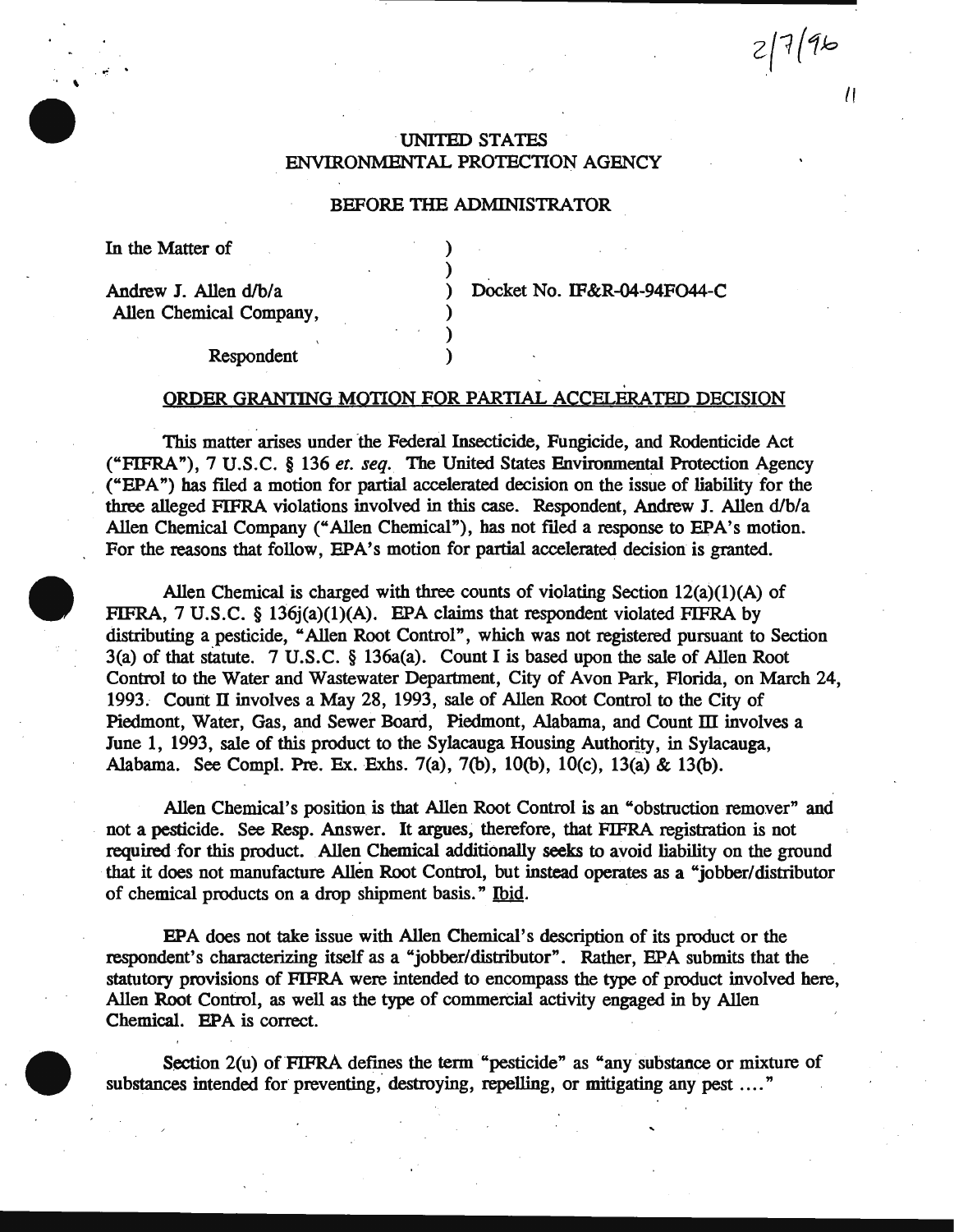7 U.S.C. § 136(u). Section 2(t) of FIFRA in turn states that what exactly is a "pest" can be determined by the Administrator after notice and opportunity for a hearing. The Administrator made such a determination in 40 C.P.R. § 152.5, which states in part that an organism is a pest under circumstances deleterious to the environment if it is:

> (c) Any plant growing where not wanted, including any moss, alga, liverwort, or other plant of any higher order, and any plant part such as the root ....

Emphasis added.

. .<br>. .

The provisions of 40 C.F.R. § 152.5 are also consistent with the statutory language of Section 2(u) (2) of FIFRA which further defines the term "pesticide" to include "any substance or mixture of substances intended for use as a plant regulator, defoliant, or desiccant .... " 7 U.S.C. § 136(u}(2). See Chattahoochee Research Company, IF& R Docket No. IV-254-C (January 11, 1978)(Product which penetrated to roots to clean away unwanted mildew, mold, fungus, and moss held to be subject to FIFRA ); see also, Haveman Grain Company, Inc., IF&R Docket No. VII-1211C-93P (July 7, 1995), at p. 7.

As measured against the preceding definition, it is clear that Allen Root Control is a pesticide under FIFRA. In that regard, the label on Allen Root Control in part states that "Root Control provides a simple and inexpensive means of removing from sewers the roots of trees and shrubs which have penetrated the joints of underground conduits in their search for food and water." Compl. Pre. Ex. Exh.  $10(e)$ .

Accordingly, Allen Chemical was required to register Allen Root Control as a pesticide pursuant to Section 3(a) of FIFRA. Allen Chemical's sale and/or distribution of this unregistered pesticide constitutes a violation of Section  $12(a)(1)(A)$  of FIFRA as alleged in Counts I, II, and III, of EPA's complaint.

The hearing scheduled in this matter for February 21, 1996, in Birmingham, Alabama, will involve only the civil penalty amount to be assessed against Allen Chemical for the three Section  $12(a)(1)(A)$  FIFRA violations.

Carl C. Charneali

Administrative Law Judge

Issued: February 7, 1996 Washington, D.C.